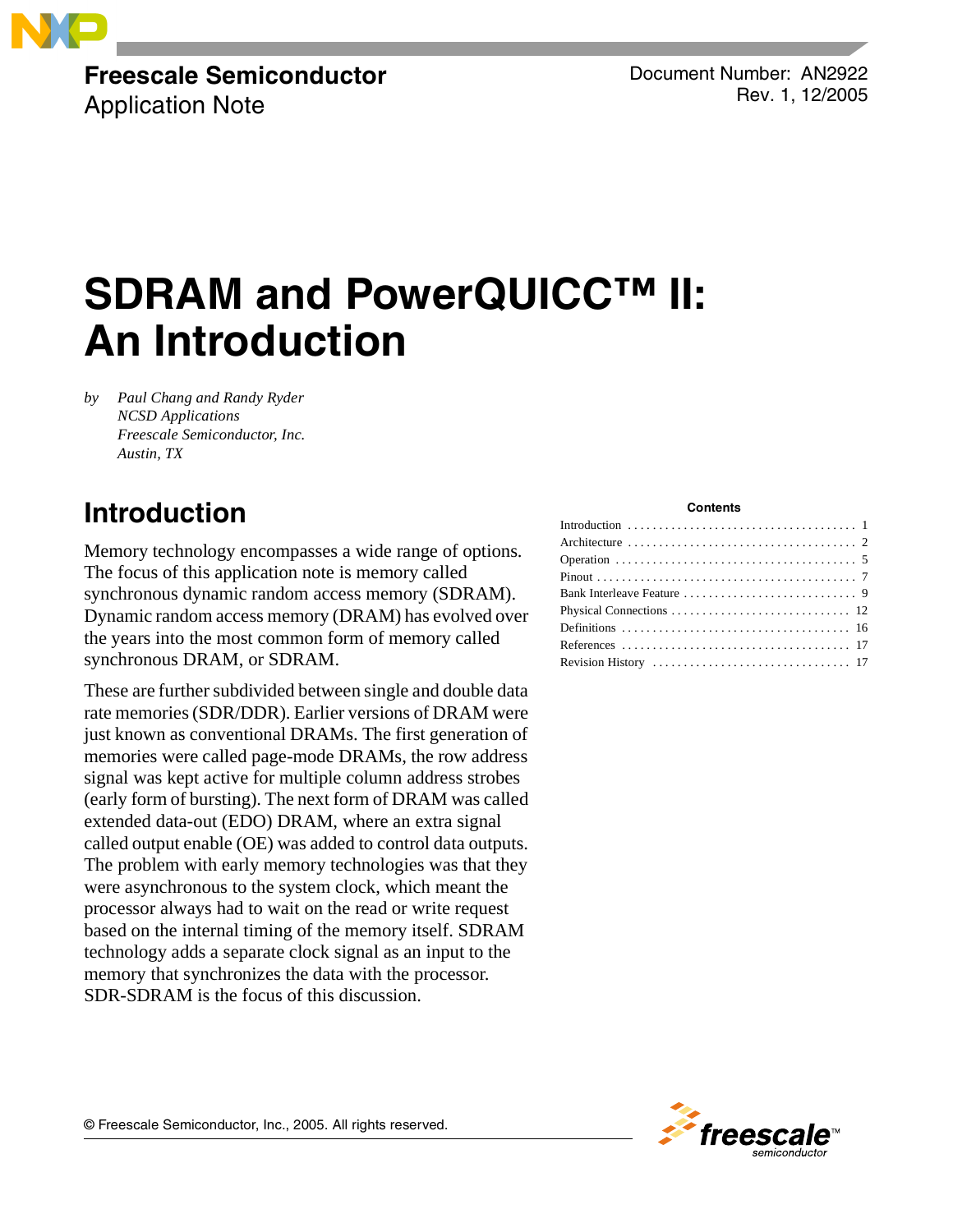

This application note is divided into the following sections:

- ["Architecture](#page-1-0)," covers the basic internal memory organization.
- ["Operation](#page-4-0)," describes the key concepts involved in programming the memory controller to communicate with the memory.
- ["Pinout,](#page-6-0)" explains the memory's external pins.
- ["Bank Interleave Feature,](#page-8-0)" describes the theory behind bank and page-based interleaving methods.
- ["Physical Connections,](#page-11-0)" describes the logical and physical relationship of the address and data lines.

# <span id="page-1-0"></span>**Architecture**

SDRAM memory is organized in a logical manner as a grid array. The basic components of storage within these arrays are cells which contain a capacitor and an FET as the control gate. Each cell stores 1 bit, a defining characteristic of DRAM architecture. [Figure 1](#page-1-1) shows 4-bit cells. The WL notation indicates a wordline, or row, which is connected to the control gate of the FET. The MOSFET opens and closes based on the voltage on the wordline, charging or draining the capacitor attached to it.



<span id="page-1-1"></span>**SDRAM and PowerQUICC™ II: An Introduction, Rev. 1**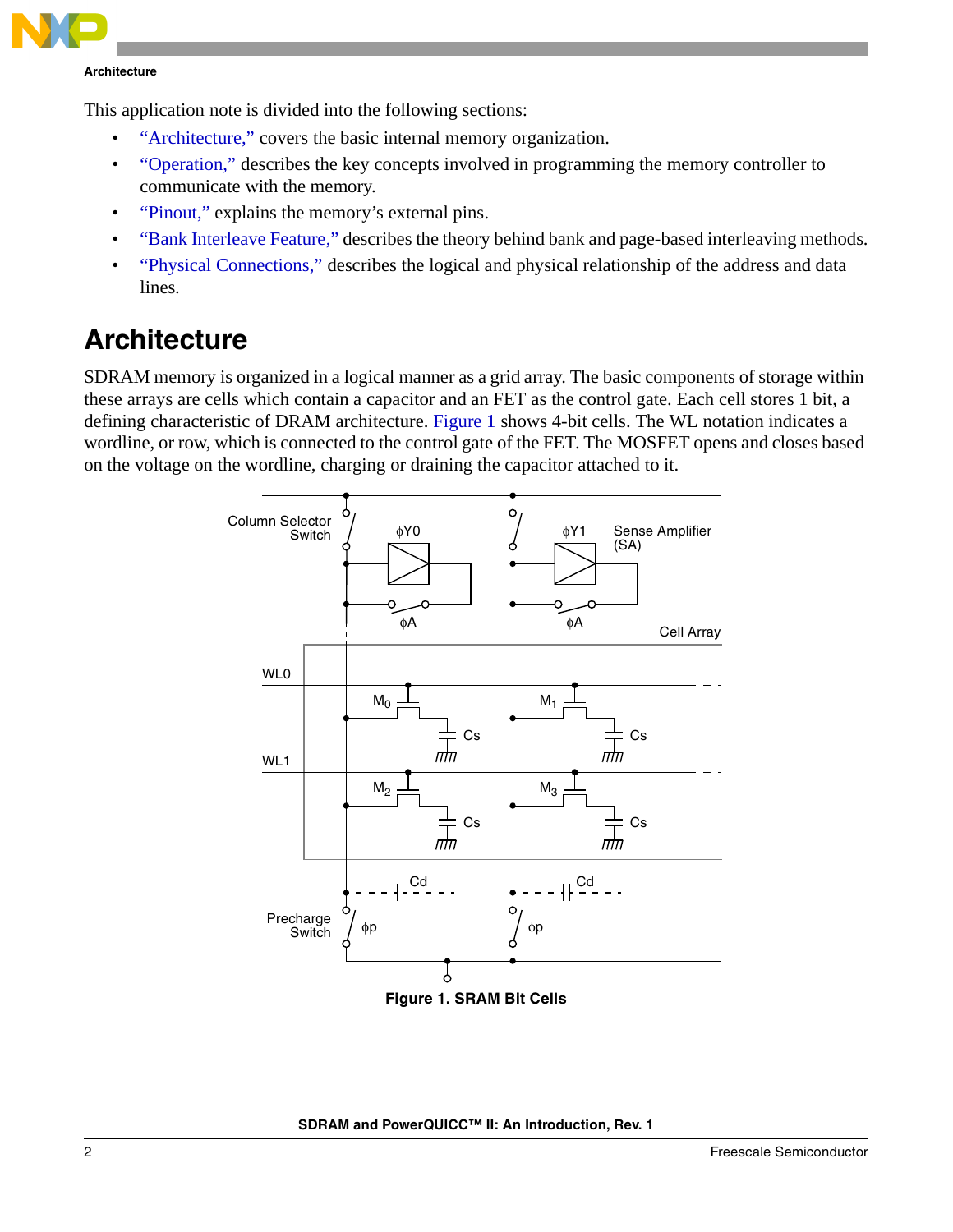

After the appropriate wordline is charged, the column selector is switched to access the appropriate capacitor for the upcoming operation. Due to the natural eventual discharge of the capacitor, the cells have to be refreshed; this is the reason for the unique refresh command which is characteristic of SDRAMs. In a refresh cycle, the data stored in the bit cells is read out and then rewritten back. Additional circuitry, called sense amplifiers, is added to detect and amplify the logic levels being read out of memory.

This storage method is different from other architectures, such as static RAMs (SRAM), where multiple gates are used to hold the charge without the need for having their state refreshed. [Figure 2](#page-2-0) shows a RAM array with 8 row and column lines which form a 64-bit array. Remember, the row count is always greater than or equal to the column count due to a variety of design reasons.



**Figure 2. DRAM Array**

<span id="page-2-0"></span>This array holds 64 bits but can only read or write 1 bit of information at a time. For this reason, SDRAM has further segmentations in its architecture. To output a greater number of bits at once, an SDRAM has multiple arrays. An 8-bit port size SDRAM has 8 arrays, each the same size. When an access is requested, the memory only requires 1 address to access 1 bit from each of the 8 arrays to provide 8 bits of data.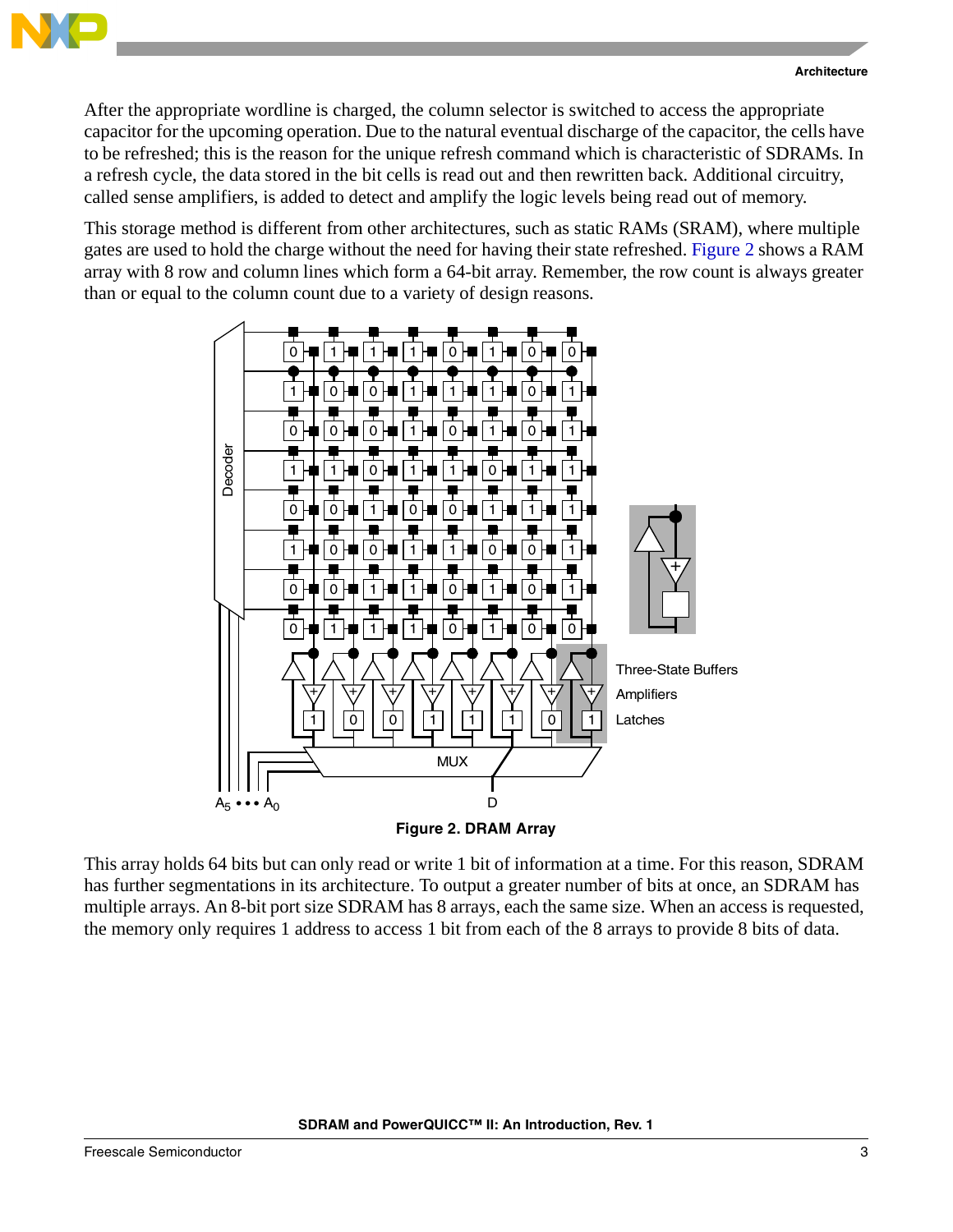

#### **Architecture**

The final significant concept in SDRAM technology is the concept of a bank. Internal banks are added to the internal structure of SDRAMs to meet the requirement for increased memory sizes. This type of segmentation provides several advantages, such as decreased power consumption and less cost due to fewer physical address lines being used. Early SDRAMs had a maximum block of 16 Mb in the form of eight 2 Mb arrays. As density grew to 32 Mb, 2 banks of 16 Mb total storage were designed. In other words, the 2 banks were comprised of eight 2 Mb arrays. Current densities of 64 Mb or greater are composed of 4 banks. The PowerQUICC<sup>™</sup> II family supports SDRAMs with a maximum of 4 internal banks (not to be confused with DIMM banks on a motherboard which are sometimes referred to as ranks).

[Figure 3](#page-3-0) shows a 64 Mb SDRAM device with 12 address lines coming into the device, which are multiplexed for row and column. Also, a separate auto precharge line is used, as well as the bank activate lines. Two bank activate lines are used because 4 banks are available. The control signals, such as  $\overline{RAS}$ ,  $\overline{CAS}, \overline{WE}$ , and DQM are all inputs to the SDRAM control logic. The control signals are discussed later. Within each bank are eight  $4096 \times 512$  arrays which determine a port size of 8 for this device.



<span id="page-3-0"></span>**Figure 3. 64 Mb SDRAM Device Block Diagram**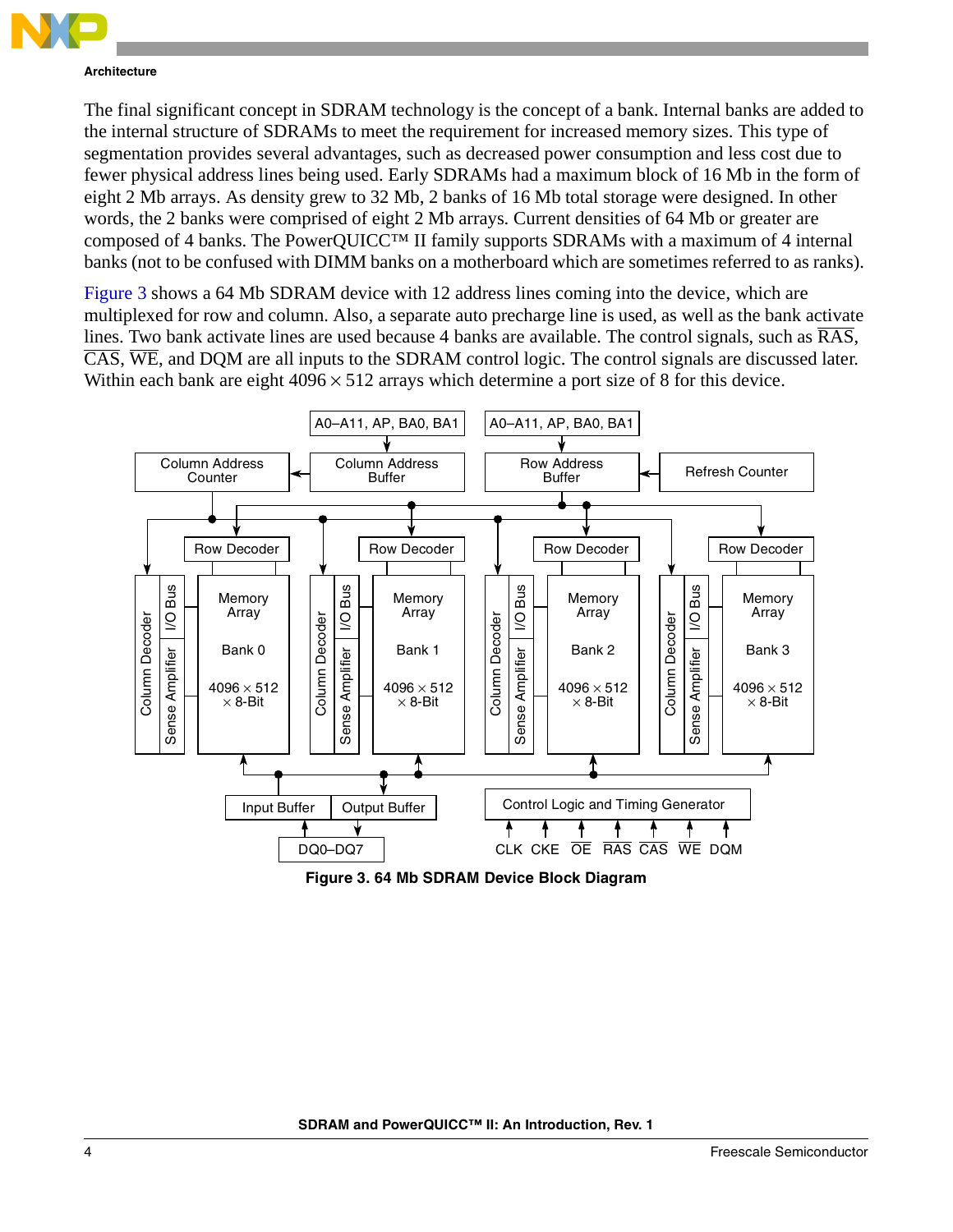

To understand the nomenclature used to describe the size of an SDRAM memory, for example, Micron's MT48LC16M8A2 device is described below (see ["References," on page 17](#page-16-0)). This is a 128 Mb device with  $4M \times 8 \times 4$  banks. The part number, 16M8, indicates a 16 Mb device with an 8-bit internal port size. The arrangement is 4K rows by 1K column for each array and has 8 arrays per bank, with 4 internal banks per device. The 8 arrays per bank provide the 8-bit port width of this device. If each bank had 16 such arrays, its port width would be 16 bits, as is the case for the 8M16 device. [Figure 4](#page-4-1) shows an example of the internal bank architecture, focusing on how the 8 arrays comprise the 8 bits of data output on each bank.



**Figure 4. Internal Layout**

# <span id="page-4-1"></span><span id="page-4-0"></span>**Operation**

SDRAM operation consists of combinations of signals that translate into specific types of SDRAM commands. In addition to the utilization of address lines and data lines, there are six memory-specific signals, three of which determine the command that is issued. The three command signals are write enable (WE), row address strobe (RAS), and column address strobe (CAS). Using these three signals in parallel, all main SDRAM commands can be issued. The basic commands are read, write, precharge, and the refresh operation. Other commands can also be issued through a similar combination of WE, CAS, and RAS. [Table 1](#page-5-0) shows a truth table with common SDRAM commands.

Three other important signals are chip select  $(\overline{CS})$ , input/output mask (DQM), and bank address (BA), also known as bank select (BS). The  $\overline{CS}$  signal is active low and enables the command decoder inside the control logic of the memory. DQM gives the memory controller the ability to select only 1 byte at a time from memory in cases where multiple memories are configured for port sizes greater than 8 bits (as in a 64-bit data bus). DQM is active low and masks both read and write accesses when requested. The bank address signal selects which one of the internal banks the SDRAM command is being applied to.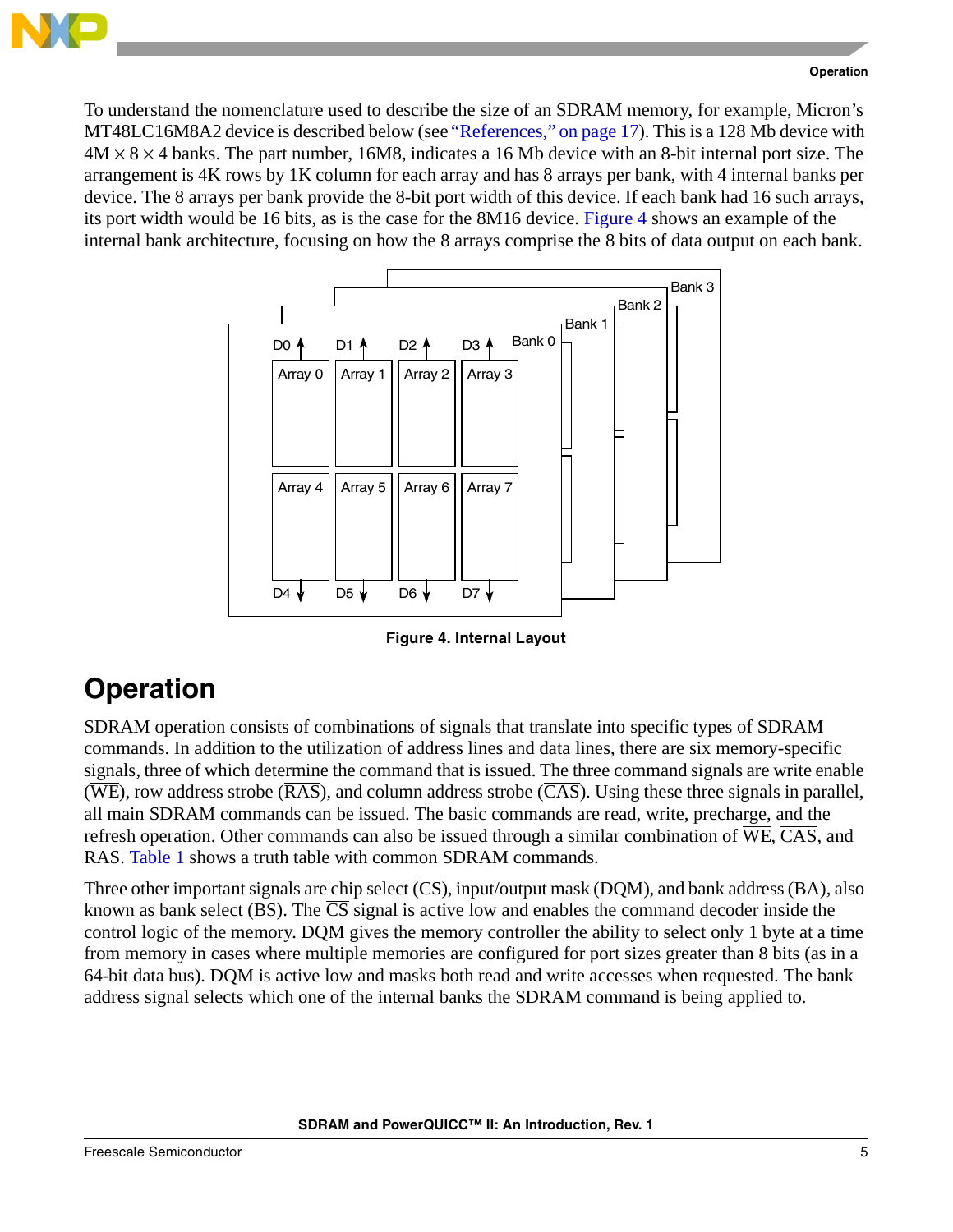

<span id="page-5-0"></span>

| Command                                                | <b>CS</b> | <b>RAS</b> | <b>CAS</b> | <b>WE</b> | <b>ADDR</b>  |
|--------------------------------------------------------|-----------|------------|------------|-----------|--------------|
| Command inhibit (NOP)                                  | н         | х          | x          | X         | X            |
| No operation (NOP)                                     |           | н          | н          | н         | $\mathsf{x}$ |
| Active (select bank and activate row)                  |           |            | н          | Н         | Bank/row     |
| READ (select bank and column, and start READ burst)    |           | н          |            | н         | Bank/column  |
| WRITE (select bank and column, and start WRITE burst)  |           | н          |            |           | Bank/column  |
| PRECHARGE (deactivate row in bank or banks)            |           |            | н          |           | х            |
| AUTO REFRESH or SELF REFRESH (enter self refresh mode) |           |            |            | н         | х            |

#### **Table 1. Command Truth Table**

Note that in order to do a read or write operation, the active (ACT) command has to be issued first. ACT will cause a specific row and bank to be activated before the read or write command is issued. Although most controllers control the refresh rate of the memory, a refresh command could also be issued by using the PSDMR register in the memory controller. The refresh command, whether issued by the user or done automatically by the controller, recharges the cells in each row by reading that row out and subsequently writing it back in. After the completion of one row, the next row is refreshed. The precharge command closes a particular row in one bank or multiple banks. When a row access is finished, a new row cannot be opened until the previous row has been closed.

There are more complex commands that can be issued if the controller supports such commands. Two of these commands are burst reads and burst writes. The basic premise behind a burst access is that the row address is kept latched in while the column address is automatically incremented internal to the memory, without the need to issue the  $\overline{CAS}$  command. Most bursts can be programmed to occur in 2, 4, or 8 column locations, allowing for a maximum of 8 consecutive accesses on one row. It is during burst modes that concepts of page hits and misses occur. A page is another name for a row. A page hit means that the next access that the controller is requesting occurs on the same row that's already open. If the controller requests an access on a page or row that is currently not open, the access is referred to as a page miss and has to be retried.

SDRAM has a special sequence of operations that must occur in order for the memory to be initialized. All SDRAMs have a mode register which must be programmed before operation begins. The mode register contains configurable parameters. [Figure 5](#page-5-1) illustrates a typical mode register.

| A11 | A10      | A9 | A8      | <b>A7</b> | A6 | A5                 | A4 | A3 | A2 | A1                  | A0 |
|-----|----------|----|---------|-----------|----|--------------------|----|----|----|---------------------|----|
|     |          |    |         |           |    |                    |    |    |    |                     |    |
|     | 10       | 9  | 8       |           | 6  | 5                  |    | ົ  |    |                     |    |
|     | Reserved | WB | Op Mode |           |    | <b>CAS Latency</b> |    | BT |    | <b>Burst Length</b> |    |

#### **Figure 5. Typical Mode Register**

<span id="page-5-1"></span>**WB (write burst mode)**—Sets whether the burst length will be applicable to reads and writes or just reads.

**Op mode (operating mode)**—Usually programmed to a default value, in this case, 00.

**SDRAM and PowerQUICC™ II: An Introduction, Rev. 1**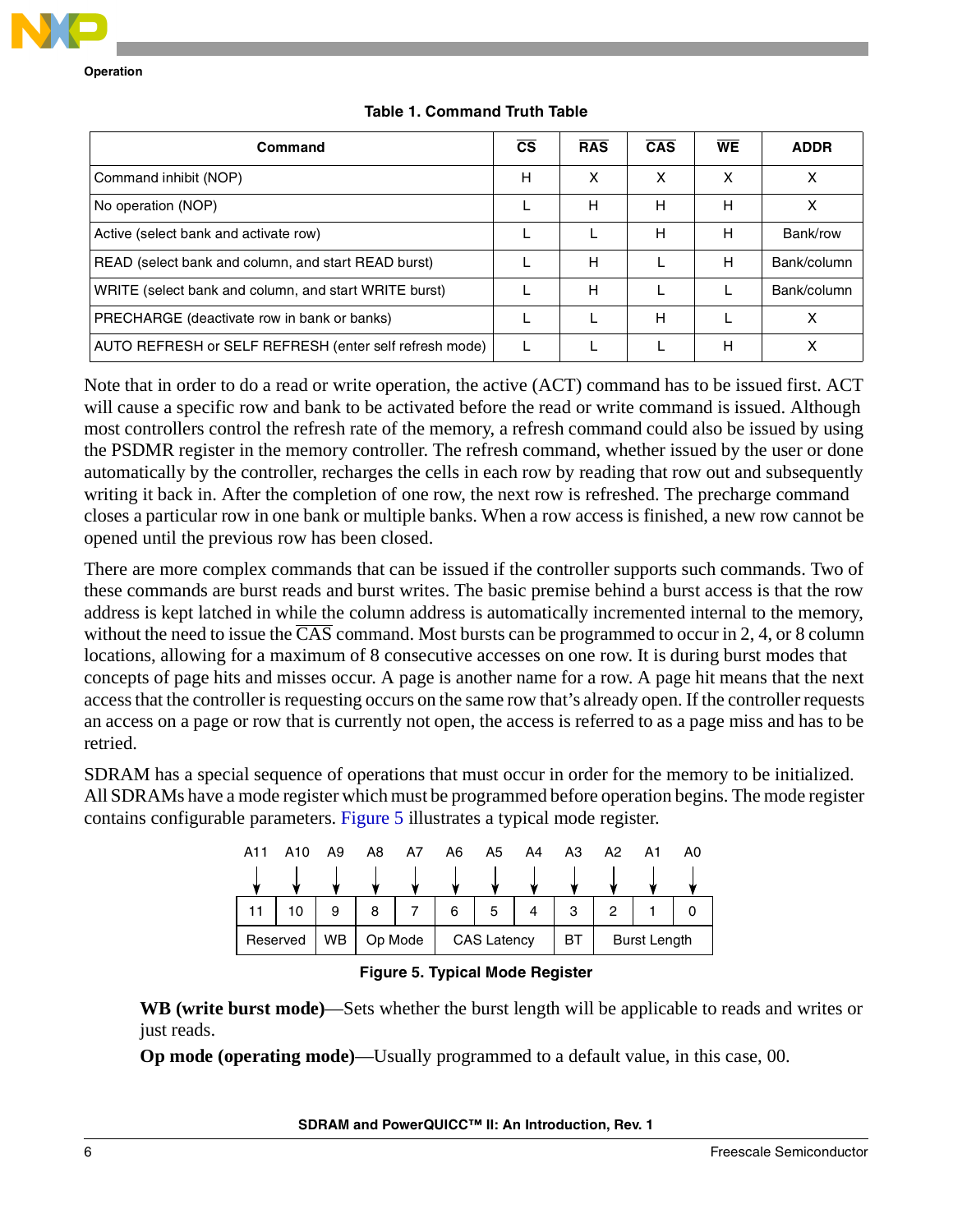

**CAS latency**—The ratio of column access time to clock access time; for an example, check Micron's data sheet (see ["References," on page 17\)](#page-16-0) for available values, usually 2 or 3.

**BT (burst type)**—Determines whether the bursts are interleaved or sequential; usually defaulted to sequential.

**Burst length**—Available burst lengths; usually 2, 4, or 8 column locations are available for bursting.

Once the proper configuration has been chosen, the command is given via the SDRAM command register and a subsequent dummy write to the SDRAM is done. The dummy write contains the mode bits on the low order address bits. Following is an example of a typical programming sequence based on a Micron mode register, with the processor in 60x compatible mode:

Port size = 64 bits (PowerQUICC II must be programmed for 60x compatible mode)

 $BL = 4$  $BT = 0$  (sequential) CAS latency  $= 2$  $Op$  Mode = 00 (normal)

- 1. Issue precharge command to all banks
- 2. Issue 8 refresh cycles
- 3. Write to PSDMR register to issue mode register write command
- 4. Write 0x00 to 0x0000\_0122

Note that in single mode, the mode register configuration does not have to be written onto the low order address bits. In single mode, setting  $PSDMR[OP] = 011$  and doing a dummy write to memory suffices.

# <span id="page-6-0"></span>**Pinout**

[Figure 6](#page-7-0) shows a Micron, 128 Mb, 54-pin SDRAM in three different data port sizes:

- MT48LC32M4A2 (x4)—8 Meg  $\times$  4  $\times$  4 banks
- MT48LC16M8A2 (x8)—4 Meg  $\times$  8  $\times$  4 banks
- MT48LC8M16A2 (x16)—2 Meg  $\times$  16  $\times$  4 banks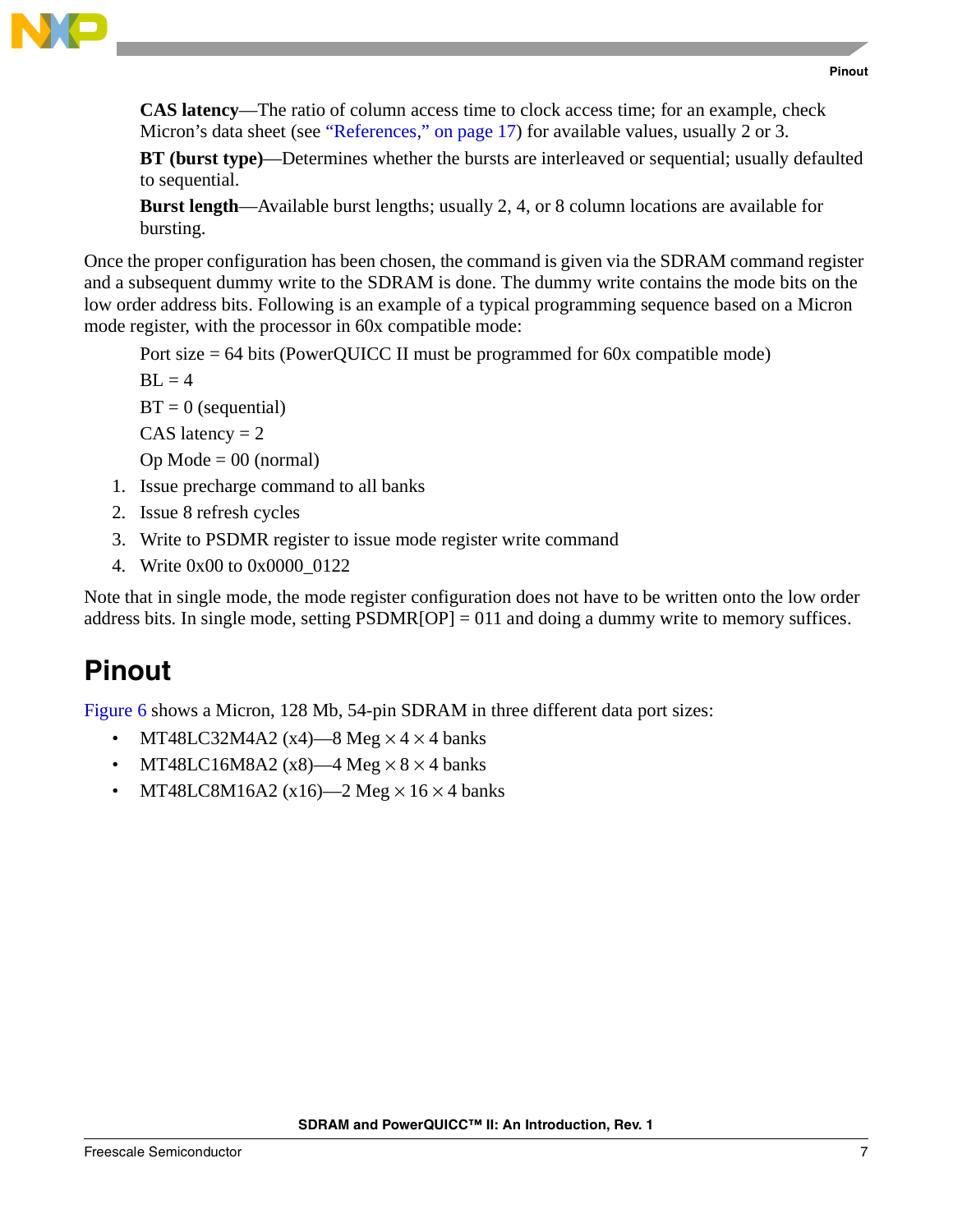

**Pinout**

| x4                   | x8                       | x16                    |                  |          |  |          |              | x16         | x8         | х4              |
|----------------------|--------------------------|------------------------|------------------|----------|--|----------|--------------|-------------|------------|-----------------|
|                      |                          | <b>V<sub>DD</sub></b>  |                  |          |  | 54       |              | Vss         |            |                 |
| <b>NC</b>            | DQ0                      | DQ0                    | $\top$           | 2        |  | 53       | H            | DQ15        | DQ7        | <b>NC</b>       |
|                      |                          | <b>VDDQ</b>            |                  | 3        |  | 52       | Т            | Vssq        |            |                 |
| <b>NC</b>            | <b>NC</b>                | DQ1                    | $\blacksquare$   | 4        |  | 51       | T            | DQ14        | <b>NC</b>  | <b>NC</b>       |
| DQ0                  | DQ1                      | DQ <sub>2</sub>        | $\blacksquare$   | 5        |  | 50       | H            | DQ13        | DQ6        | DQ3             |
|                      |                          | Vsso                   | $\Box$           | 6        |  | 49       | H            | <b>VDDQ</b> | —          | —               |
| NC                   | <b>NC</b>                | DQ3                    | $\Box$           | 7        |  | 48       | T            | DQ12        | <b>NC</b>  | <b>NC</b>       |
| ${\sf NC}$           | DQ <sub>2</sub>          | DQ4                    | $\blacksquare$   | 8        |  | 47       | Ē            | DQ11        | DQ5        | <b>NC</b>       |
| $\frac{1}{\sqrt{2}}$ |                          | <b>VDDQ</b>            | $\Box$           | 9        |  | 46       | T            | Vssq        | $\pm$      |                 |
| <b>NC</b>            | <b>NC</b>                | DQ <sub>5</sub>        | $\Box$           | 10       |  | 45       | H            | DQ10        | <b>NC</b>  | <b>NC</b>       |
| DQ1                  | DQ3                      | DQ6                    | $\blacksquare$   | 11       |  | 44       | I,           | DQ9         | DQ4        | DQ <sub>2</sub> |
|                      |                          | Vssq                   | 匸                | 12       |  | 43       | H            | VDDQ        | —          |                 |
| NC                   | NC                       | DQ7                    | $\Box$           | 13       |  | 42       | ┯            | DQ8         | <b>NC</b>  | <b>NC</b>       |
|                      | $\overline{\phantom{0}}$ | <b>VDD</b>             | 匸                | 14       |  | 41       | $\mathbf{L}$ | <b>Vss</b>  |            |                 |
| ${\sf NC}$           | NC                       | <b>DQML</b>            | $\Box$           | 15       |  | 40       | H            | ΝC          |            |                 |
|                      |                          | WE                     | $\Box$           | 16       |  | 39       | Ē            | <b>DQMH</b> | <b>DQM</b> | <b>DQM</b>      |
|                      |                          | CAS                    | $\Box$           | 17       |  | 38       | F            | <b>CLK</b>  |            |                 |
|                      |                          | <b>RAS</b>             | $\Box$           | 18       |  | 37       | h            | <b>CKE</b>  |            |                 |
|                      |                          | $\overline{\text{CS}}$ | 日                | 19       |  | 36       | Ē            | <b>NC</b>   |            |                 |
|                      |                          | BA0                    | $\Box$           | 20       |  | 35       | ۳            | A11         |            |                 |
|                      |                          | BA1                    | $\Box$           | 21       |  | 34       | H            | A9          |            |                 |
|                      |                          | A10                    | $\Box$           | 22       |  | 33       | H            | A8          |            |                 |
|                      |                          | A <sub>0</sub>         | $\Box$<br>$\Box$ | 23<br>24 |  | 32<br>31 | H<br>H       | A7<br>A6    |            |                 |
|                      |                          | A1<br>A2               | $\Box$           | 25       |  | 30       | T            | A5          |            |                 |
|                      |                          | A3                     | П                | 26       |  | 29       | ┯            | A4          |            |                 |
|                      |                          | Vdd                    |                  | 27       |  | 28       | H            | Vss         |            |                 |
|                      |                          |                        |                  |          |  |          |              |             |            |                 |

**NOTE:** A dash (—) indicates the x8 and x4 pin functions are the same as the x16 pin function.

|                   | 32 Meg $\times$ 4                 | 16 Meg $\times$ 8                 | 8 Meg $\times$ 16                  |
|-------------------|-----------------------------------|-----------------------------------|------------------------------------|
| Configuration     | 8 Meg $\times$ 4 $\times$ 4 banks | 4 Meg $\times$ 8 $\times$ 4 banks | 2 Meg $\times$ 16 $\times$ 4 banks |
| Refresh count     | 4K                                | 4K                                | 4K                                 |
| Row addressing    | 4K (A0-A11)                       | 4K (A0-A11)                       | 4K (A0-A11)                        |
| Bank addressing   | 4 (BA0, BA1)                      | 4 (BA0, BA1)                      | 4 (BA0, BA1)                       |
| Column addressing | 2K (A0-A9, A11)                   | 1K (A0-A9)                        | 512 (A0-A8)                        |

#### **Figure 6. Micron SDRAM**

<span id="page-7-0"></span>The above SDRAM device has 2 bank select lines to support a total of 4 banks, 12 row address lines, and various column address lines depending on the port size desired. The SDRAM device in the subsequent sections has 4 banks, 12 rows, and 9 columns.

### **SDRAM Physical Pin Description**

<span id="page-7-1"></span>[Table 2](#page-7-1) summarizes all the physical pins on the SDRAM device.

|  |  |  |  | <b>Table 2. SDRAM Physical Pin Functions</b> |
|--|--|--|--|----------------------------------------------|
|--|--|--|--|----------------------------------------------|

| <b>Pin</b>       | <b>Function</b>                                    |
|------------------|----------------------------------------------------|
| V <sub>DD</sub>  | Power supply: $+3.3$ V $\pm$ 0.3 V                 |
| V <sub>DDQ</sub> | Isolated DQ power on die for better noise immunity |
| V <sub>SSQ</sub> | Isolated DQ GND on die for better noise immunity   |

#### **SDRAM and PowerQUICC™ II: An Introduction, Rev. 1**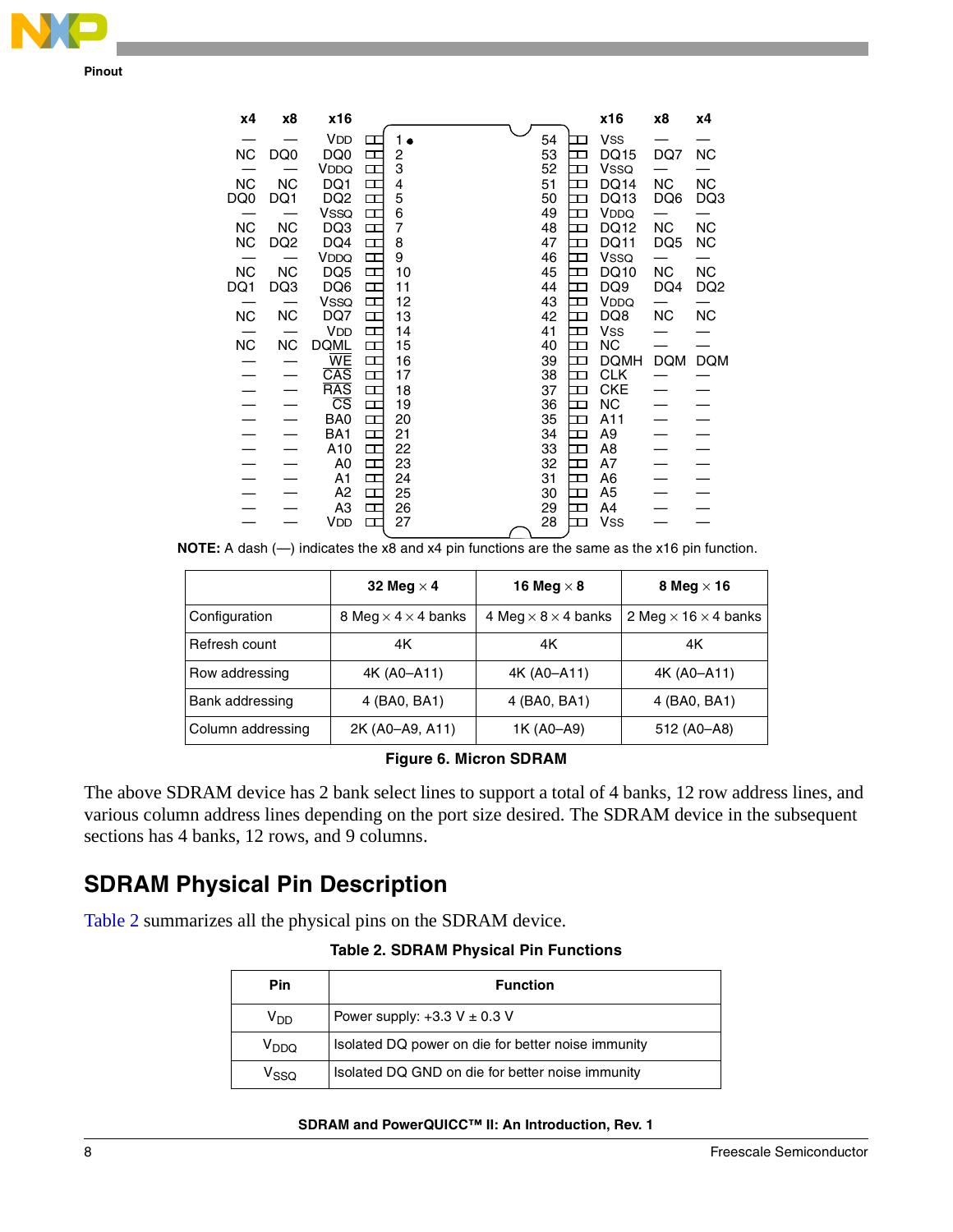

| Pin                    | <b>Function</b>                                                    |
|------------------------|--------------------------------------------------------------------|
| $V_{SS}$               | <b>GND</b>                                                         |
| <b>CLK</b>             | Input clock pin                                                    |
| <b>CKE</b>             | Clock enable                                                       |
| NC.                    | No connect                                                         |
| A[0:9, 11,12]          | Address pins                                                       |
| A10/AP                 | Auto precharge pin (A10/SDA10 is internally mux'd with AP)         |
| DQ[0:15]               | Data pins                                                          |
| BA[0:1]                | <b>Bank selects</b>                                                |
| DQM_H/L                | Byte selects<br>Note: DQM L is only available in x16 configuration |
| <b>WF</b>              | Write enable                                                       |
| <b>RAS</b>             | Row address strobe (latch for row)                                 |
| CAS                    | Column address strobe (latch for column)                           |
| $\overline{\text{CS}}$ | Chip select                                                        |

**Table 2. SDRAM Physical Pin Functions (continued)**

# <span id="page-8-0"></span>**Bank Interleave Feature**

In a typical SDRAM access, if a missed page (row) is in a different SDRAM bank than the current opened page, the memory controller must deactivate the previously accessed bank first and then activate the new bank. A READ or WRITE access follows activation of the new bank.

To improve performance, the PowerQUICC II SDRAM controller supports a feature called bank interleaving. This means that if a missed page is in a different SDRAM bank than the currently opened page, the PowerQUICC II SDRAM controller can issue an ACTIVATE command to the new bank prior to a DEACTIVATE command to the old bank. By using multi-tasking, this feature eliminates the wait time between deactivating, activating, and accessing sequences.

This feature can be performed if both pages reside on different SDRAM devices or on different internal SDRAM banks as shown in [Figure 7.](#page-9-0)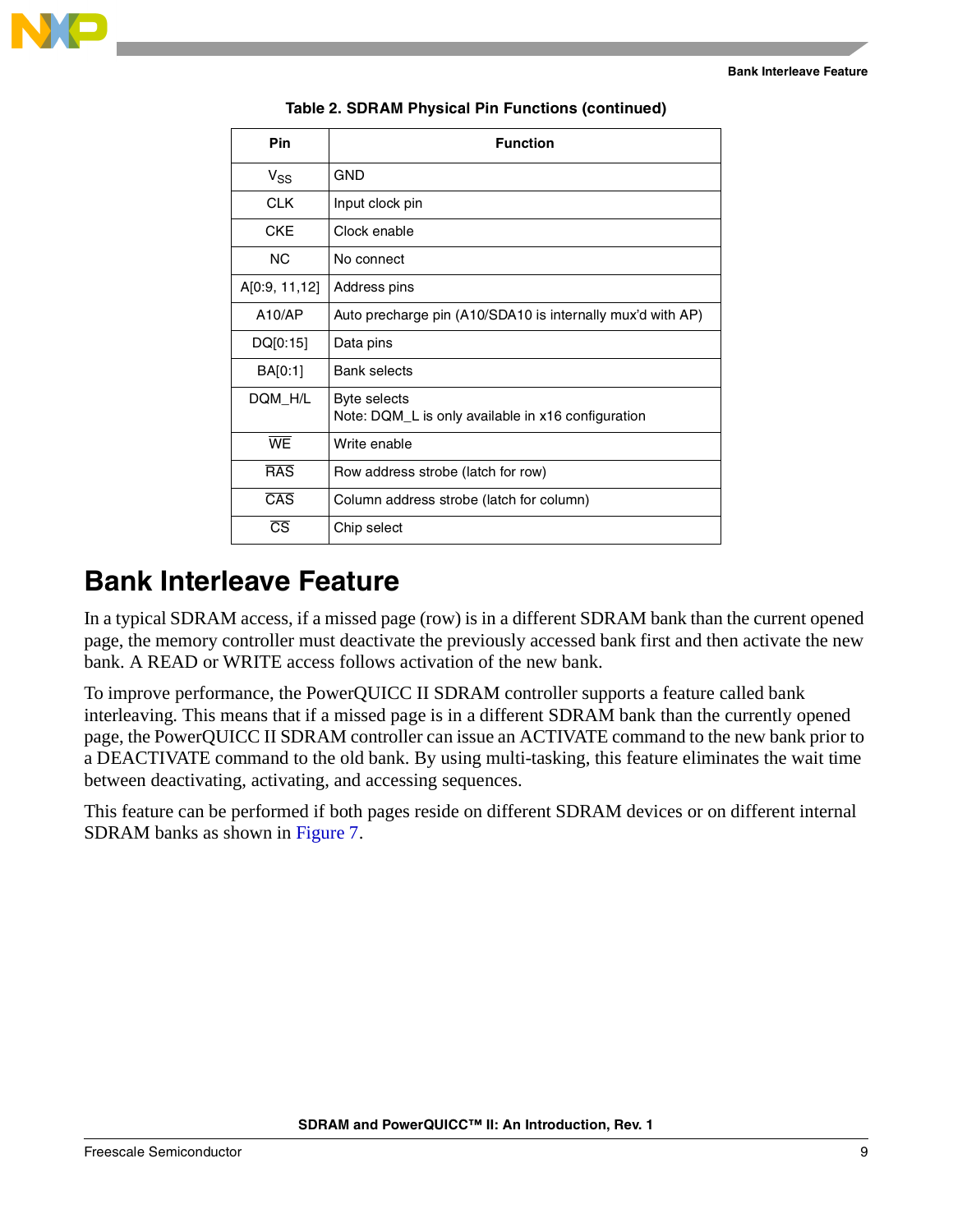

**Bank Interleave Feature**



**Figure 7. Internal versus External Bank Interleaving**

<span id="page-9-0"></span>Within the internal bank interleaving there are two types of interleaving modes that take advantage of the bank-interleaving feature on PowerQUICC II: page-based interleaving (PBI) and bank-based interleaving (BBI).

PBI and BBI are two different ways of reading and storing bits in a SDRAM device. Before explaining how BBI and PBI work, the concept of address partitioning must be understood.

#### **NOTE**

Page-based and bank-based interleaving modes are not available in external bank interleaving.

### **Address Multiplexing**

An innovation of SDRAM devices is that they do not physically implement 32 address pins. A typical SDRAM device has only 9–13 physical address pins, whereas the 60x bus provides 32 address pins. What makes it possible to interface between SDRAM and PowerQUICC II when there is an uneven number of pins is through an internal address multiplexing via the PowerQUICC II SDRAM controller in single mode. Address multiplexing can also be done externally via an external address MUX chip when running in 60x mode.

From a 32-bit logical address, the SDRAM controller partitions the logical address into either BBI or PBI format. The SDRAM controller then extracts row and column information from the partitioned address where this information is used to map out certain sections on the SDRAM device for memory accesses. Row and column are latched into the SDRAM device in two separate phases with the assertion of RAS followed by  $\overline{CAS}$ .

#### **NOTE**

In single mode, the user would not see the actual 32-bit logical address displayed on the 60x bus. Instead, a 32-bit address containing either row + bank select or column + bank select information is displayed.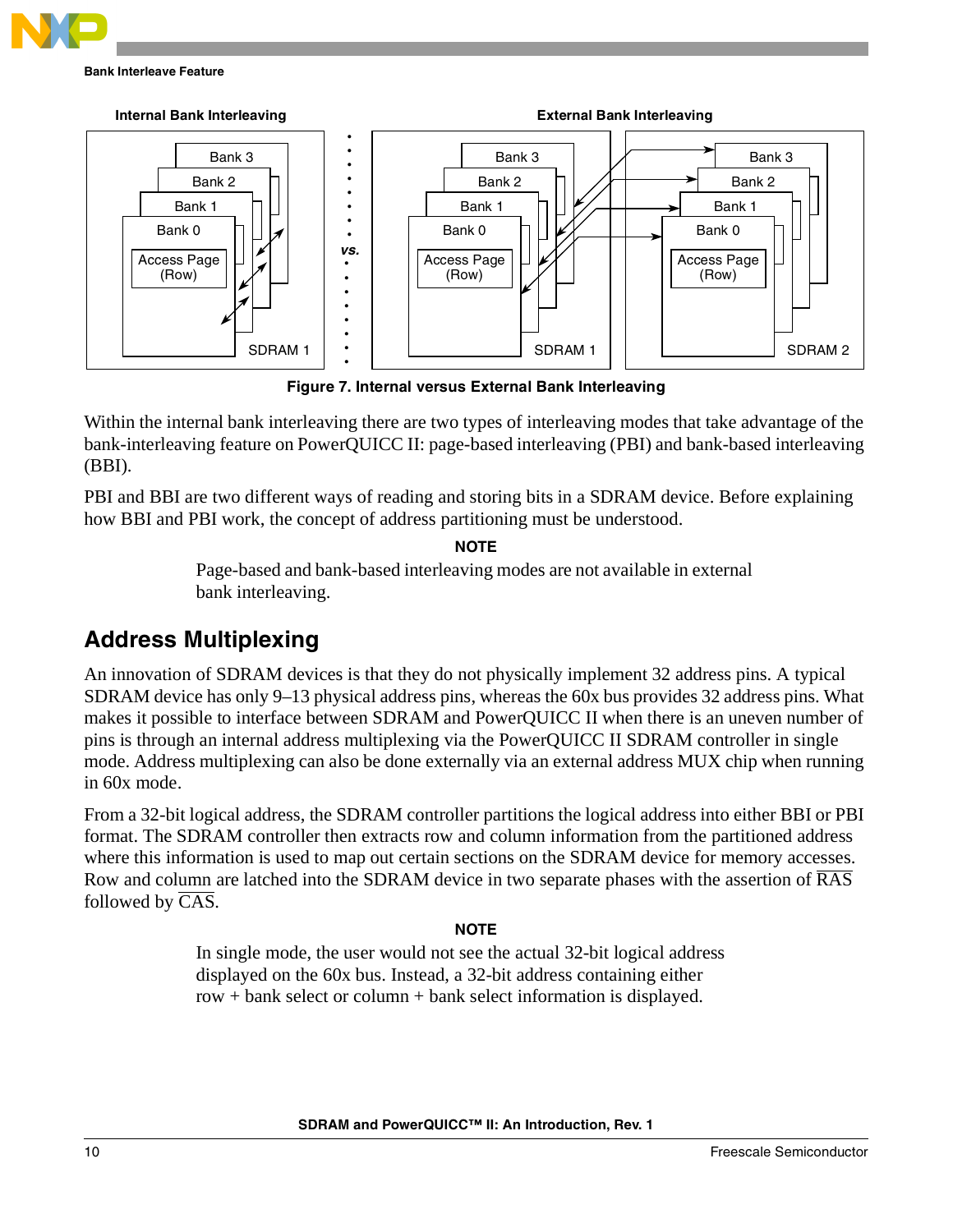

To illustrate with an example, assume that PowerQUICC II is configured for single mode and PBI. In addition, the data port size is 64 bits and the logical address to be accessed is 0x1000. Given the above scenario, address 0x1000 is partitioned into the binary format shown in [Figure 8.](#page-10-0)



**Figure 8. PBI Partitioning Example**

<span id="page-10-0"></span>A typical memory access requires the execution of an ACTIVATE command and a READ/WRITE command.

During an ACTIVATE command when row information is latched into the SDRAM, the address on the address bus looks like the diagram shown in [Figure 9.](#page-10-1)



#### **Figure 9. ACTIVATE Command**

<span id="page-10-1"></span>The 12 row addresses shown in the PBI bus partition (see [Figure 8\)](#page-10-0) correspond to the 12 physical address pins on the SDRAM. These 12 bits of row along with 2 bits of bank select information are latched into SDRAM when  $\overline{RAS}$  is asserted.

Similarly, when column information is latched into the SDRAM during a READ/WRITE command, the address on the address bus looks like the diagram shown in [Figure 10](#page-10-2).



#### **Figure 10. READ/WRITE Command**

<span id="page-10-2"></span>The 9 bits of column information along with bank select information are latched into SDRAM with the assertion of CAS. Note that row and column are sharing the12 SDRAM physical address pins.

Refer to the *SDRAM Configuration Examples* chapter in various PowerQUICC II reference manuals for the bank-based interleaving (BBI) example.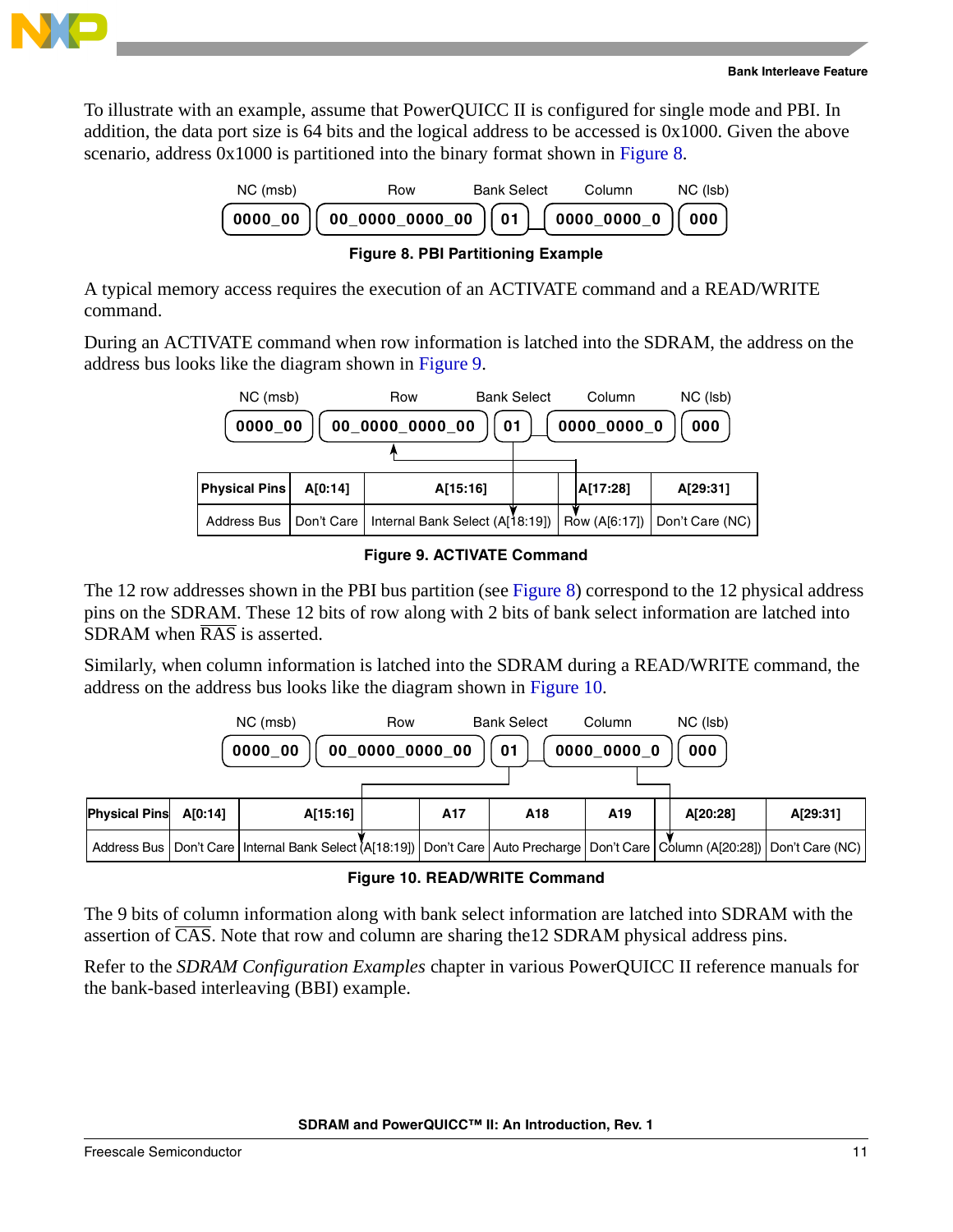

**Physical Connections**

### **Bank-Based Interleaving (BBI) versus Page-Based Interleaving (PBI)**

<span id="page-11-2"></span>In comparison, both internal interleaving modes have column addresses on the lowest order bits as shown in partition ([Table 3](#page-11-2) and [Table 4\)](#page-11-1). The difference in the addressing scheme is that the PBI bank select lines come before the row addresses, and the BBI row addresses come before the bank select lines.

**Table 3. BBI Address Partition (64-Bit Port Size)**

| A[0:5]                                       | A[6:7] | A[8:19] | A[20:28] | A[29:31] |
|----------------------------------------------|--------|---------|----------|----------|
| msb of start address<br>Internal bank select |        | Row     | Column   | lsb      |

#### **Table 4. PBI Address Partition (64-Bit Port Size)**

<span id="page-11-1"></span>

| A[0:5]               | A[6:17] | A[18:19]           | A[20:28] | A[29:31] |
|----------------------|---------|--------------------|----------|----------|
| msb of start address | Row     | <b>Bank select</b> | Column   | lsb      |

Page-based interleaving has better overall performance than bank-based interleaving. By moving bank select ahead of column and below row addresses, it will guarantee that bank interleaving will happen more often. The sequence of deactivating a row, activating a new row, and then accessing it consumes more time than interleaving between different banks. More frequent use of the internal bank-interleaving feature means less overall SDRAM access time and, thus, yields better overall performance.

# <span id="page-11-0"></span>**Physical Connections**

### **Address Pins Connection**

[Figure 11](#page-12-0) and [Figure 12](#page-12-1) illustrate the address connections between PowerQUICC II and a SDRAM device based on different data port size requirements. Important concepts about these connections are discussed in the following sections.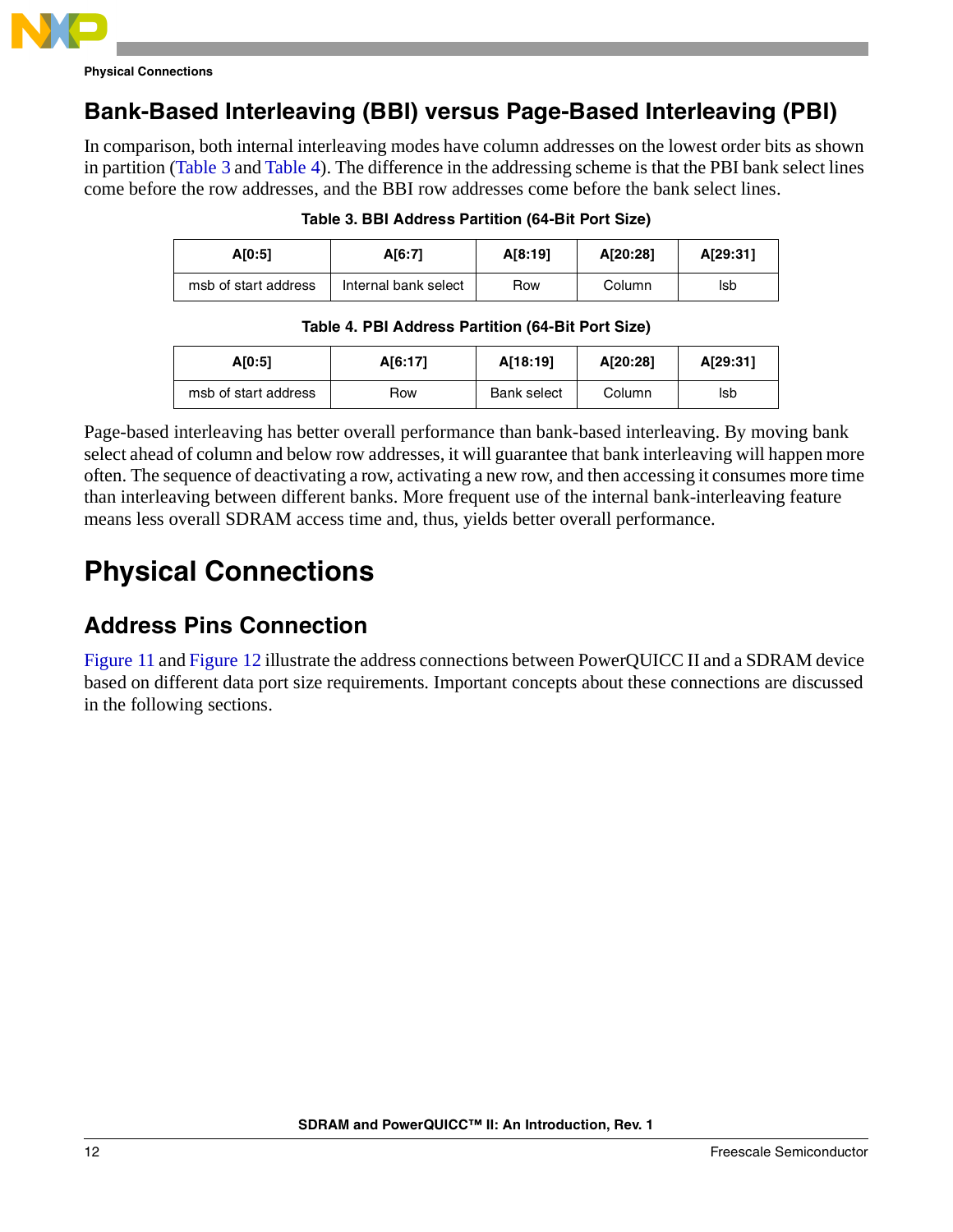<span id="page-12-0"></span>

**Figure 12. 8-/16-Bit Port Size Addressing**

### <span id="page-12-1"></span>**Big and Small Endianess**

The PPC architecture implements big endian as opposed to little endian. The difference in endianess affects how address lines are connected between PowerQUICC II and the SDRAM device. In the PowerPC™ architecture, the most significant bit (msb) is logical address bit 0 and the least significant bit (lsb) is logical address bit 31. The addressing scheme in the SDRAM device is the opposite, where address bit 31 is msb and address bit 0 is lsb. Thus, the address connection between PowerQUICC II and SDRAM is reversed, such that address bit 0 of SDRAM is connected to the low-order address bit of PowerQUICC II and address bit 11 of SDRAM is connected to the high-order bit as shown in [Figure 11](#page-12-0) and [Figure 12](#page-12-1).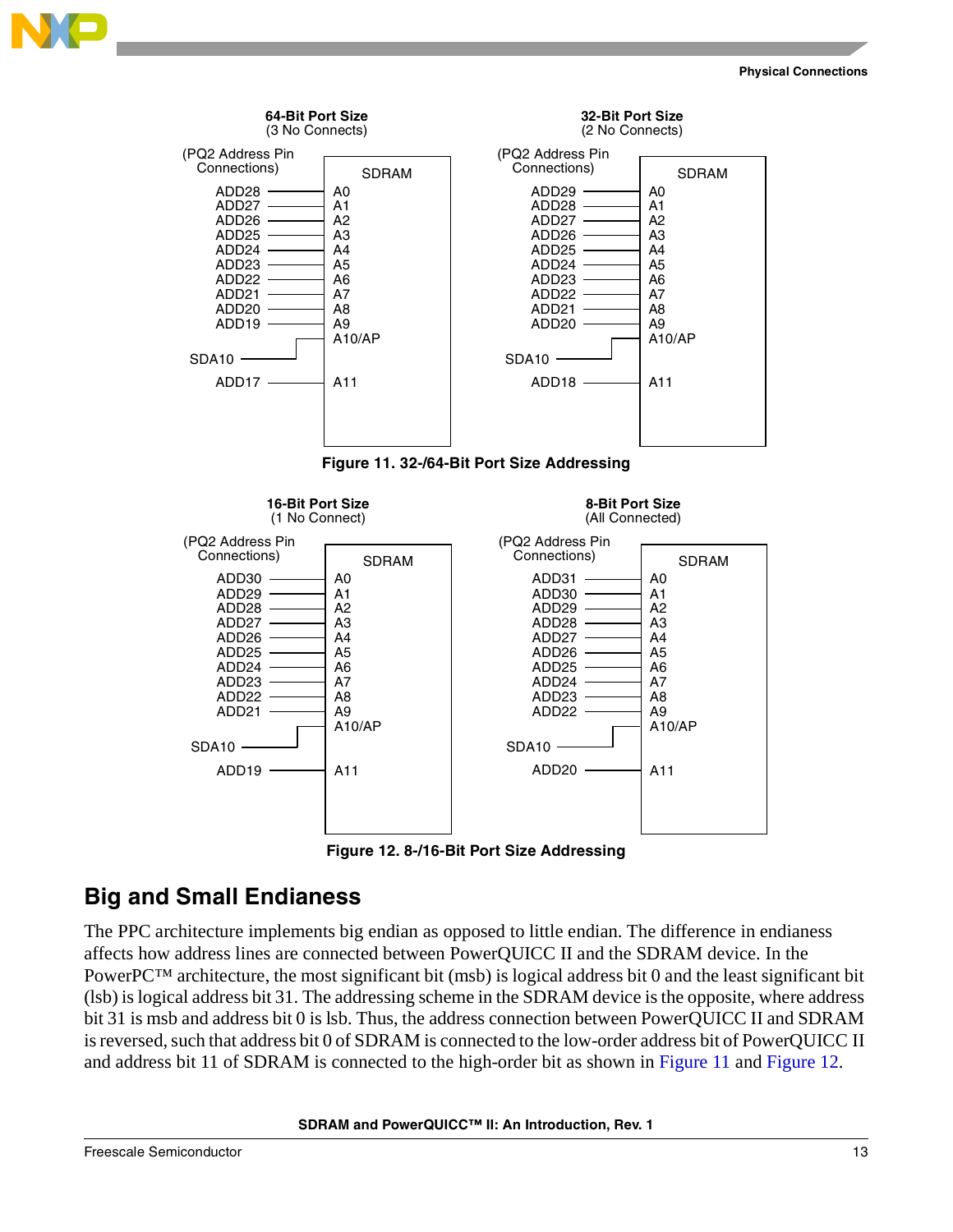

**Physical Connections**

# **No Connect (NC) in Relation to Data Port Size**

Some of the address pins on PowerQUICC II are left unconnected depending on the data port size. For different data port sizes, such as 64, 32, 16, and 8 bits, the number of unconnected pins are 3, 2, 1, and 0, respectively. For example, when working with the 64-bit data port size, the last 3 low-order address pins on PowerQUICC II are don't care and, therefore, are not connected. [Figure 11](#page-12-0) shows that the starting PowerQUICC II address pin ADD28 is connected to A0 of SDRAM, followed by ADD27 to A1, and so forth until all 12 SDRAM pins are connected.

### **Auto Precharge on A10**

SDA10 is a multi-purpose pin on the memory controller which connects to A10 on the SDRAM. It is used for the auto precharge command and to provide addressing through the use of internal muxing. Refer to [Figure 11](#page-12-0) and [Figure 12](#page-12-1) for connection information.

# **Chip Select Connection**

Multiple chip selects (CS) can be programmed to support multiple SDRAM devices. There is no limitation on the number of chip selects that can be programmed for SDRAM  $(\overline{CS}[1:11]$  can be allocated for SDRAM). If multiple chip selects are configured to support SDRAM on a single bus, each SDRAM device must have the same port size and run at the same frequency.

# **Byte Select Connection**

Byte select is used to access an individual byte within a SDRAM device. If the SDRAM has x16 arrays, then connections for both DQM\_L and DQM\_H are used to select between the upper and lower byte. However, if the device has x8 arrays or lower, then only DQM\_H is required and DQM\_L is NC.

[Figure 13](#page-13-0) shows a scenario using x8 arrays SDRAM devices where all 8 DQM lines are used to form a 64-bit data port size. In the diagram, all 8 SDRAM devices are tied to the same CS and each device is tied to a different DQM.



**Figure 13. CS/DQM Connects Example**

### <span id="page-13-0"></span>**Data Pins Connection**

PowerQUICC II can utlitize up to 64 data pins in 60x compatible mode. In the following illustrations, each SDRAM device provides only 16 data pins. Two SDRAM devices can be tied together to form a 32-bit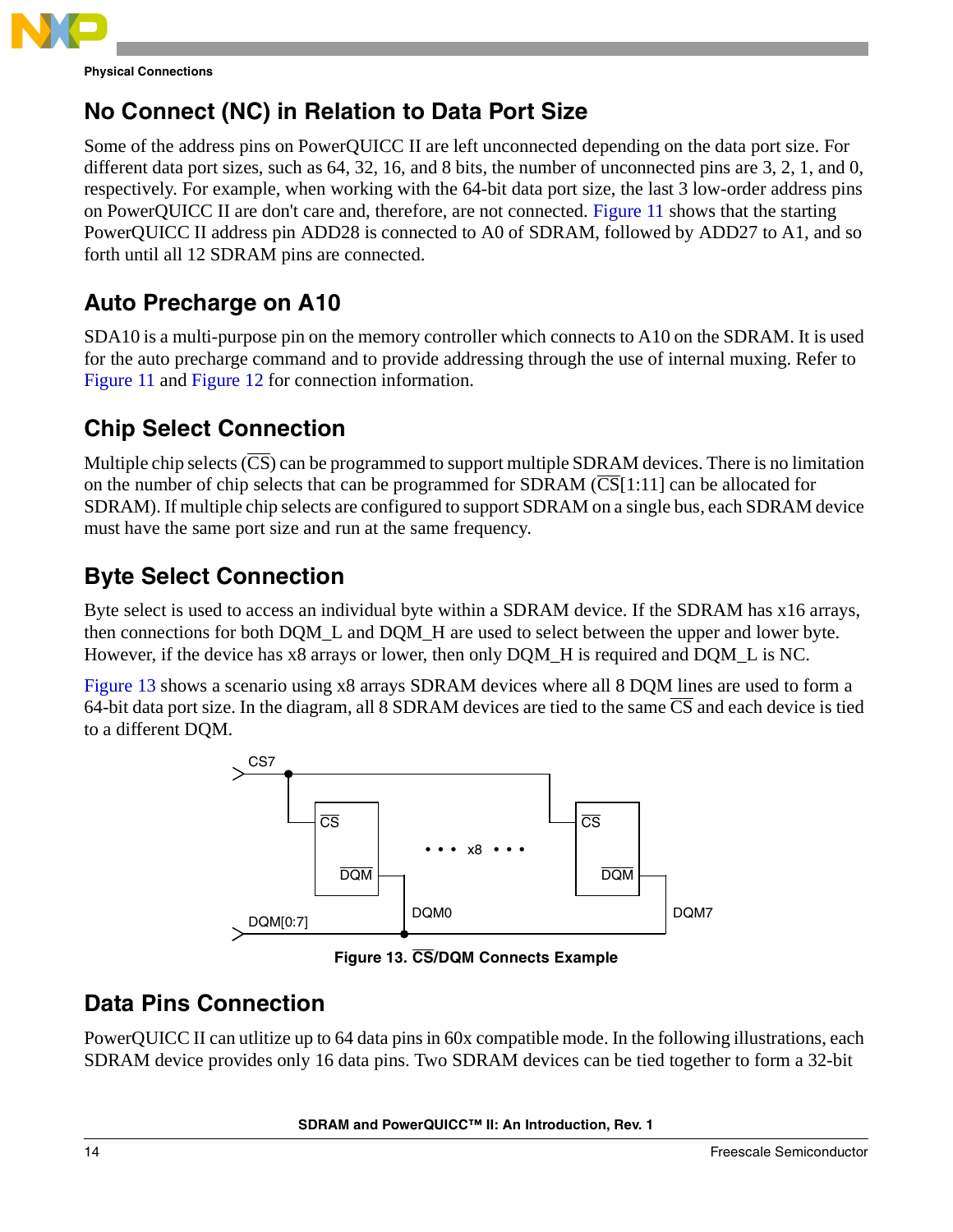

data port size. Similarly, 4 SDRAM devices can be tied together to form a 64-bit data port size. [Figure 14](#page-14-0) and [Figure 15](#page-15-1) illustrate the connection of data pins based on different port size requirements:



<span id="page-14-0"></span>**Figure 14. 32-Bit Data Port Connections**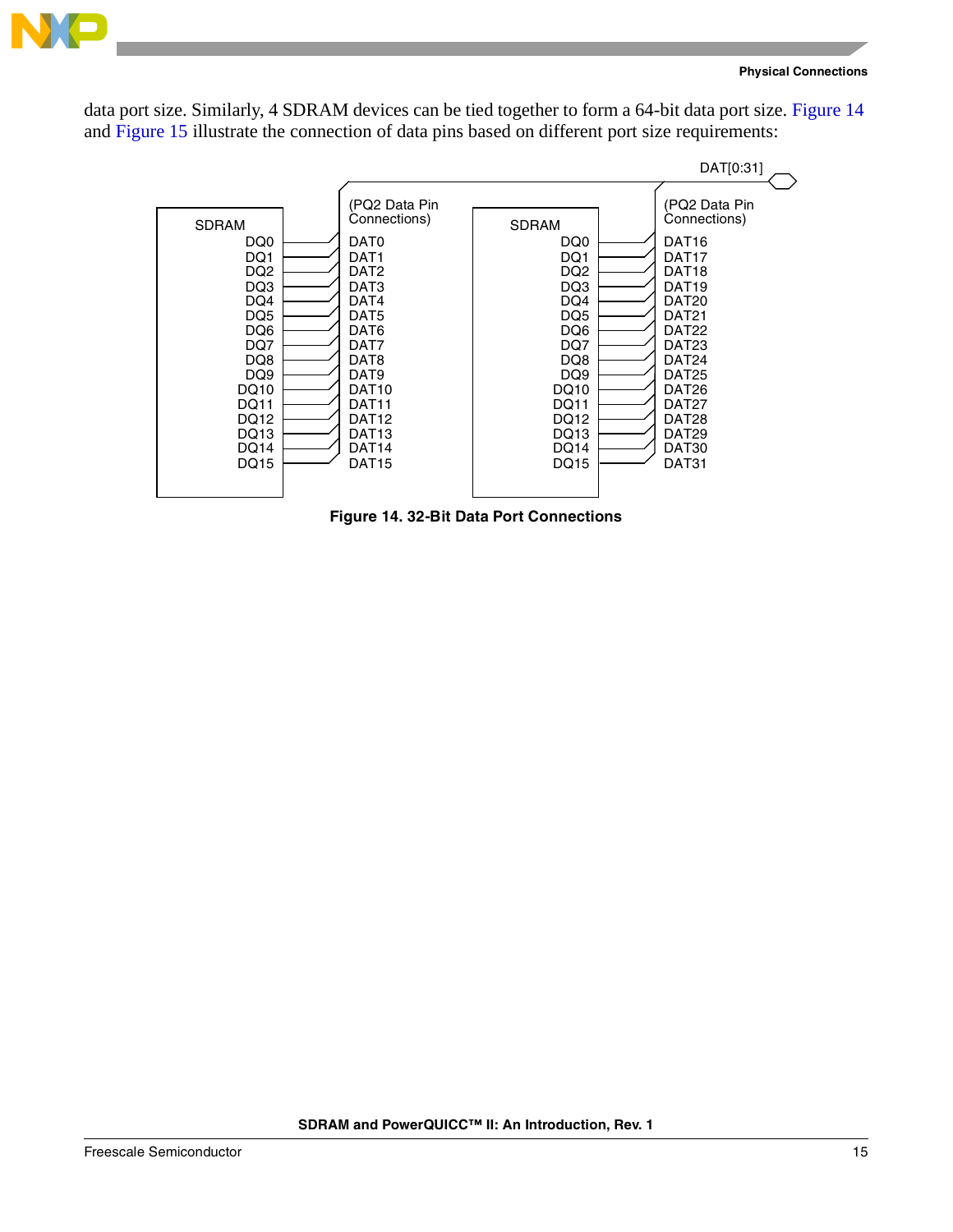



**Figure 15. 64-Bit Data Port Connections**

# <span id="page-15-1"></span><span id="page-15-0"></span>**Definitions**

**Bank-based interleaving (BBI)**—Process of accessing two banks of memory at once; the second bank of memory is read during the first bank's latter access cycle. Each SDRAM chip has two banks of memory cells, thus allowing simultaneous accesses as in interleaving.

**Burst mode**—The accessing of multiple words of memory at once, in a sequential manner, unlike reading or writing one word at a time. The block of data is located in a sequential address space.

**Dual inline memory module (DIMM)—A 168- or 184-pin module with 64-bit data bus width. A newer** module technology than the older SIMM technology.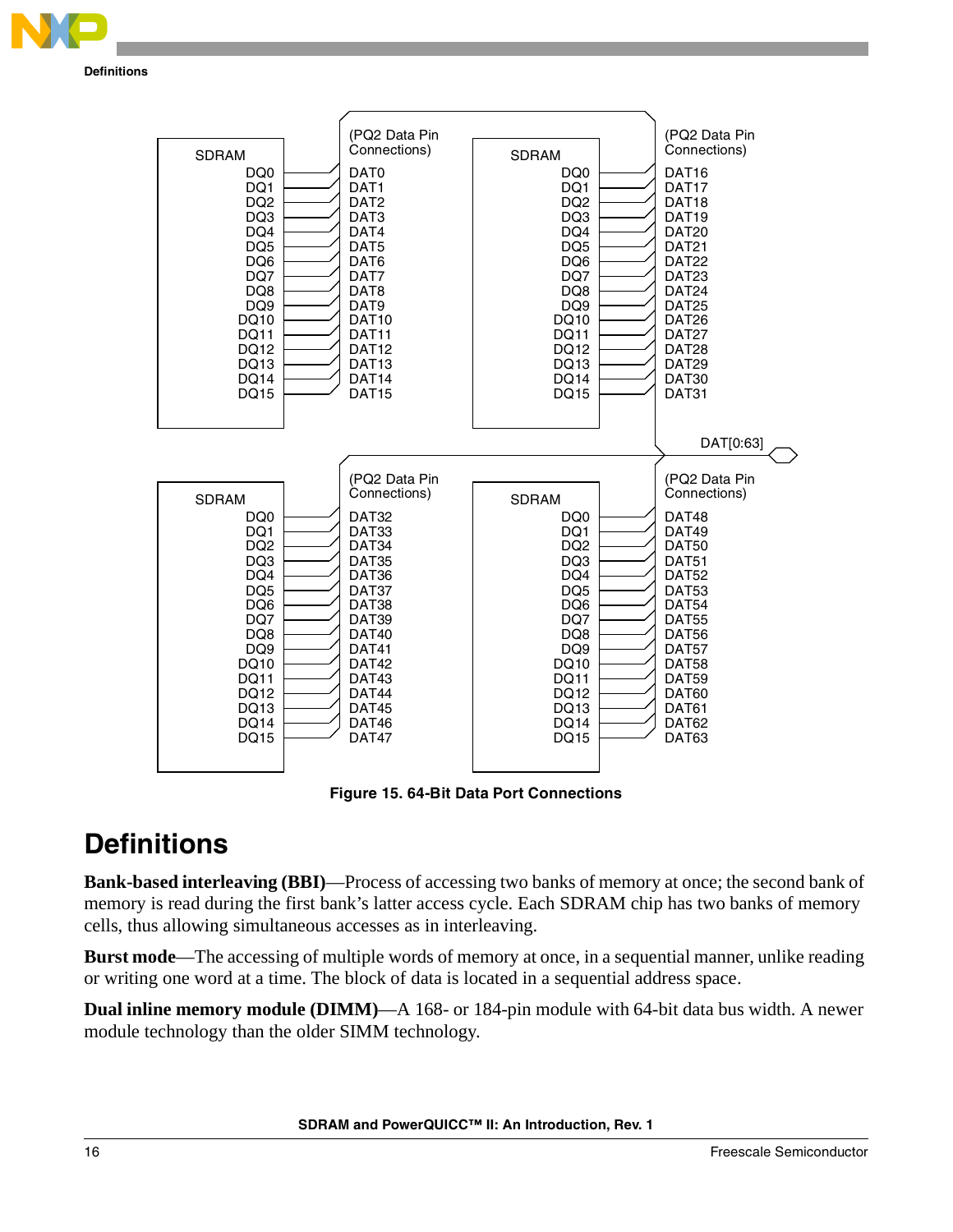



**Error correction code (ECC)**—An algorithm that detects and corrects single bit errors as well as detecting, but not correcting double bit errors within a byte.

**Fast page mode (FPM)**—Older DRAM design that is able to access the same row multiple times without additional row access times; every access costs three clock cycles.

**Page of data—Common row address, that is, the whole row of cells is a page in the array** 

**Parity error checking—SDRAM** chip checks the number of 1s in an incoming word; if the number of 1s is odd, the parity bit is set to 1, else 0 (even parity). For odd parity, when data is read back out of the chip, the parity bit is compared to a new count to see if it is equal. Not equal means an error and 8 bits are dropped; there is no error correction. Also, if two bits are swapped, no error will even be detected.

**Registered memory modules versus unregistered**—A module which includes a clock register to help buffer the address lines which allows device capacity to increase with the same amount of address lines. Registered memory modules induce an extra clock cycle of delay, which is negligible on system performance due to an increase in capacity.

**Synchronous DRAM—Memory that is synchronized to the system clock vs. having a separate clock** (asynchronous); done by having a register which typically keeps track of the number bytes being requested.

# <span id="page-16-0"></span>**References**

*Synchronous DRAM, 128MB: x4, x8, x16 SDRAM*, Rev. K, Micron Technology, Inc., May 2005.

For a current list of PowerQUICC II documentation, refer to the website listed on the back cover of this document.

# <span id="page-16-1"></span>**Revision History**

| Rev.<br><b>Number</b> | Date    | Editor/<br>Writer | <b>Substantive Change(s)</b>                                                                                                                                                                                            |
|-----------------------|---------|-------------------|-------------------------------------------------------------------------------------------------------------------------------------------------------------------------------------------------------------------------|
|                       | 12/2005 |                   | NB/PC/RR   Document—made editorial changes.<br>Page 7—changed programming sequence BL = 1 to BL = 4. Changed step 4.<br>Page 13-Updated Figures 11 and 12.<br>Page 14-Replaced paragraph under "Auto Precharge on A/D." |
| 0                     | 08/2005 |                   | NB/PC/RR   Initial release.                                                                                                                                                                                             |

#### **Table 5. Document Revision History**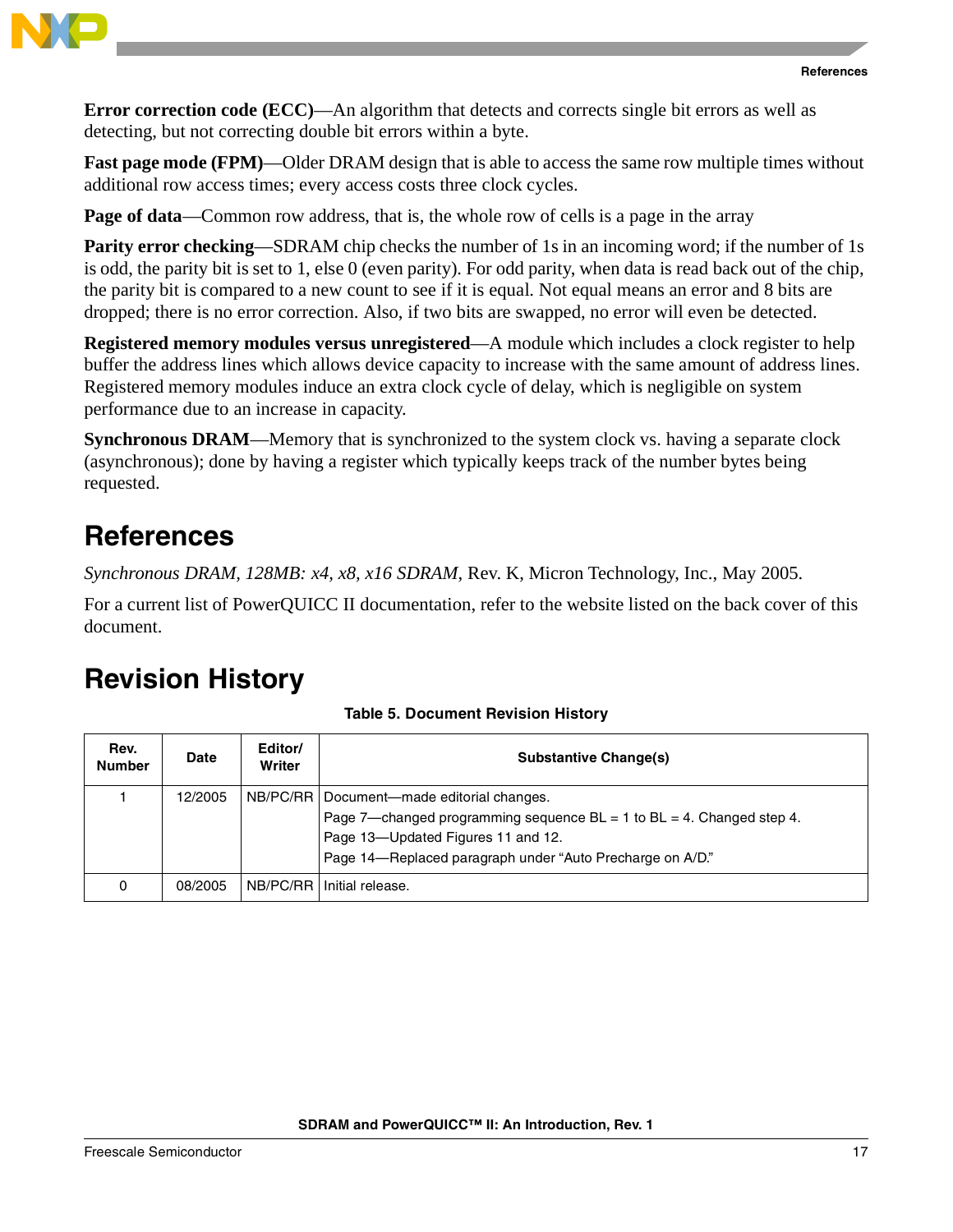

**Revision History**

#### **THIS PAGE INTENTIONALLY LEFT BLANK**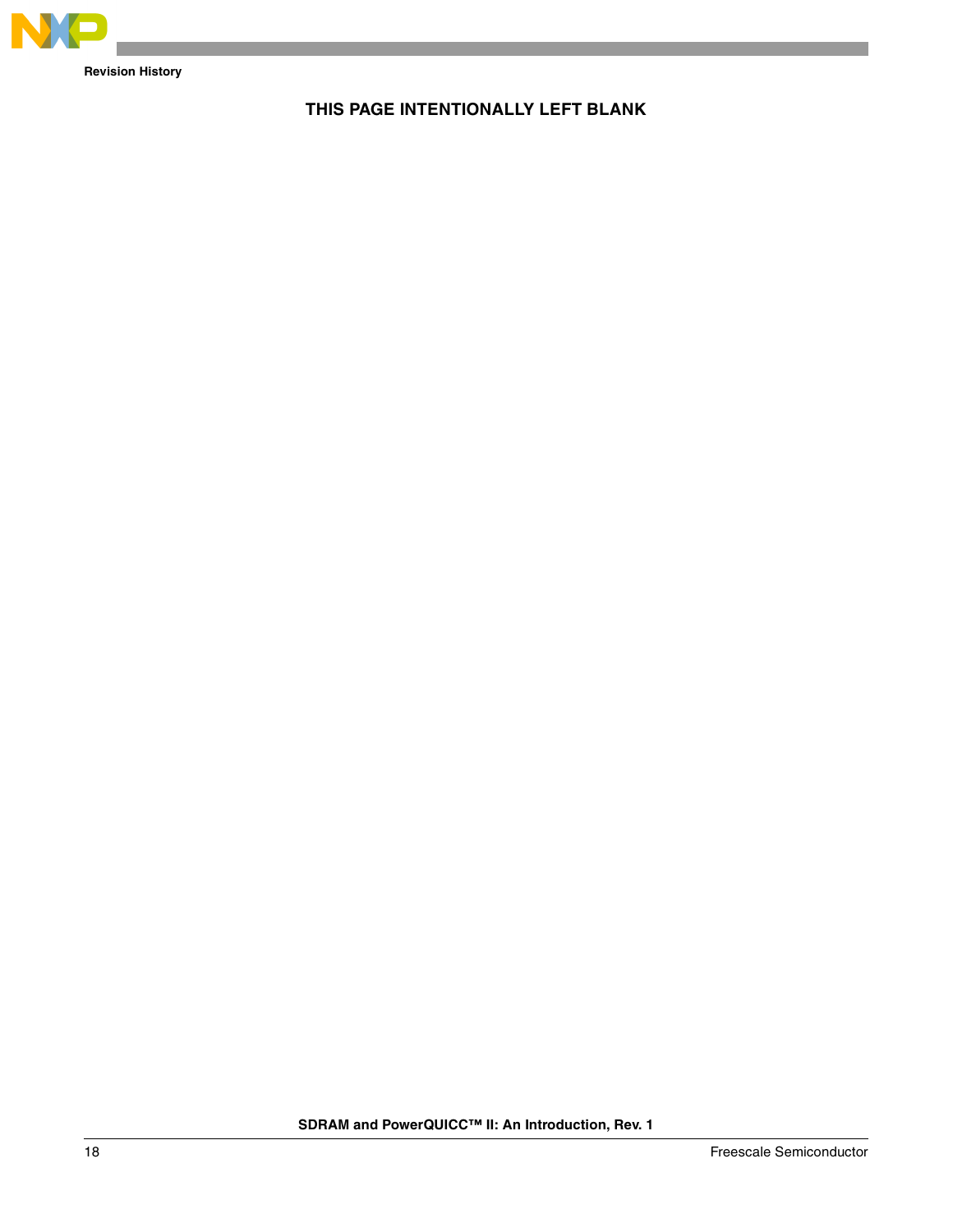

 $\overline{\phantom{a}}$ 

#### **THIS PAGE INTENTIONALLY LEFT BLANK**